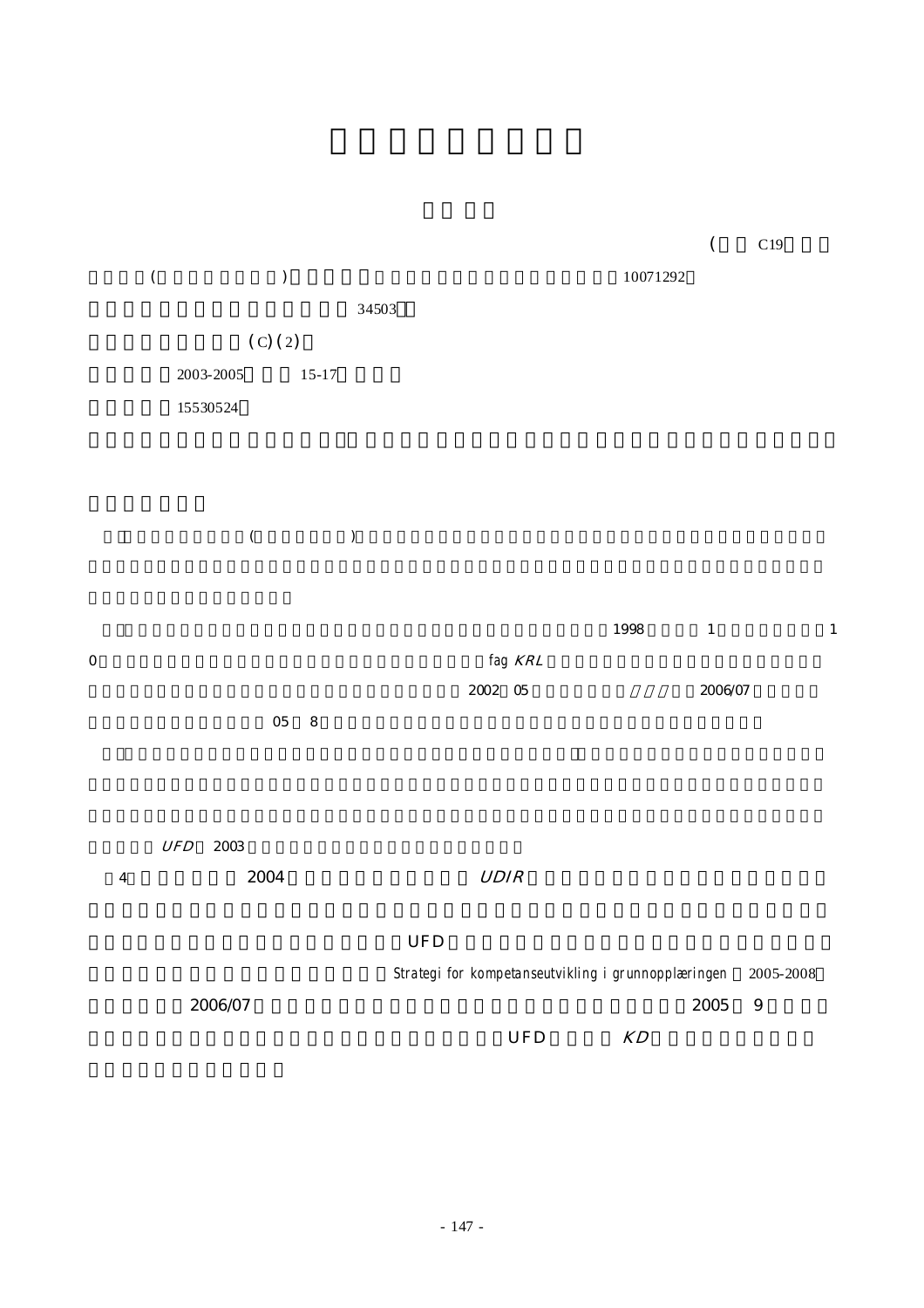# A COMPARATIVE RESERCH on RELIGION ETHICS EDUCATION, SOCIAL STUDY and STUDENT GUIDANCE in NORWEGIAN ELEMANTARY and SECONDARY SCHOOLS

by KITAGAWA, KUNIKAZU PROFESSOR of SOCIO-CULTURAL DEPARTMENT of OTEMAE

## **SUMMARY**

#### ABSTRACTS of RESEARCH PROJECT

RESERCHER'S REGISTERED NUMBER: 10071292 RESEARCH INSTITUTION NUMBER: 34503 RESEARCH INSTITUTION: OTEMAE UNIVERSITY CATEGORY: Grant-in-Aid for Scientific Research (C) TERM of PROJECT : 2003 -2005 PROJECT NUMBER:15530524

#### SUMMARY OF RESEARCH RESULTS

**1.** In Norway, compared with in Japan, social studies of upper secondary schools have definite common educational themes, practicability of textbook's contents and educational autonomy from political powers.

**2.** A kind of Lutheran Christianity is stipulated as the State Religion at the present Constitution of Norway. The Education Act (no.61 in 1998) has the provisions of the subject (*KRL*) in primary and lower secondary schools. *KRL* concerns to the Christianity, other religions, and ethics. But, in recent years, there had been objections against the stipulations by reason of human rights. Under the influence of the objections, the act was revised at  $12<sup>th</sup>$  April 2002 and at  $7<sup>th</sup>$  June 2005.

**3.** School rules in Norway usually consist of common parts by each local authority and the original parts by each school. The Education Act accepts that the representatives of pupils and/or their parents participate in school administration. After a report at 2003 of the Norwegian Ministry of Education and Research (*UFD*), it has become considered and practiced in not a few schools that desirable school should have definite rules and their actual effects as well as rewards to good behaviors.

**4.** Bondevik's second cabinet (October 2001 - October 2005) , based on coalition between the Christian People's Party, the Conservative Party and the Liberal Party, promoted deregulation and social competitive system, and nationwide strategy of competence development

(*kompetanseutvikling strategi*) in national education. As the background of these promotions, it is said that there were 'slipping of Norwegian pupil's grade' in some international achievement tests. After the national election of September 2005, political power shifted to more left wings. There may be reexaminations to the strategy in the near future.